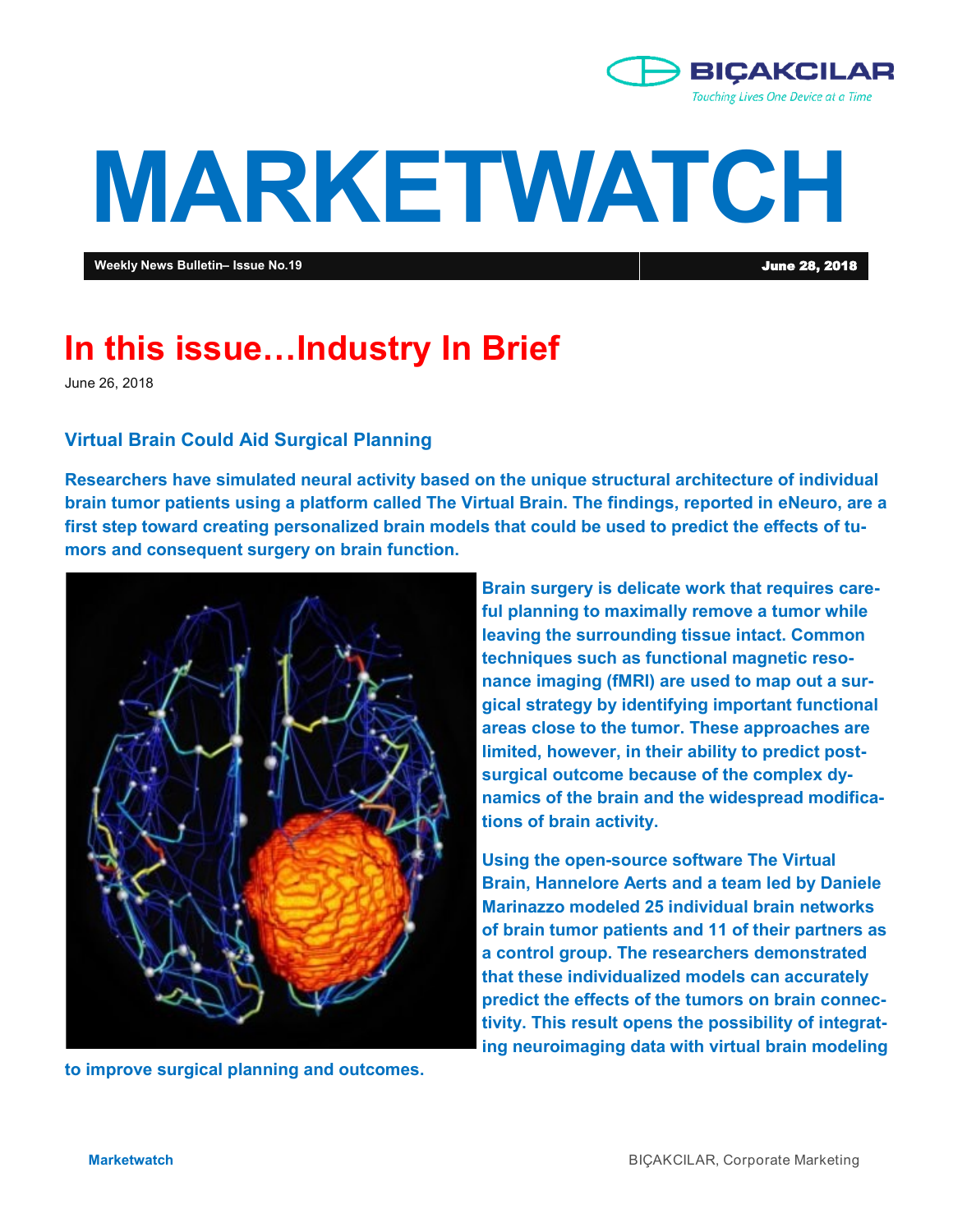# **In this issue…** *'Smart stent' detects narrowing of arteries*

For every three individuals who have had a stent implanted to keep clogged arteries open and prevent a heart attack, at least one will experience restenosis -- the renewed narrowing of the artery due to plaque buildup or scarring -- which can lead to additional



complications.

Now, a team led by UBC electrical and computer engineering professor Kenichi Takahata has developed a type of "smart stent" that monitors even subtle changes in the flow of blood through the artery, detecting the narrowing in its earliest stages and making early diagnosis and treatment possible.

"We modified a stent to function as a miniature antenna and added a special micro-sensor that we developed to continuously track blood flow. The data can then be sent wirelessly to an external reader, providing constantly updated information on the artery's condition," said Takahata.

The device uses medical-grade stainless steel and looks similar to most commercial stents. Researchers say it's the first angioplasty-ready smart stent - it can be implanted using current medical procedures without modifications.

Research collaborator Dr. York Hsiang, a UBC professor of surgery and a vascular surgeon at Vancouver General Hospital, noted that monitoring for restenosis is critical in managing heart disease.

"X-rays such as CT or diagnostic angiograms, which are the standard tools for diagnosis, can be impractical or inconvenient for the patient," said Hsiang. "Putting a smart stent in place of a standard one can enable physicians to monitor their patient's health more easily and offer treatment, if needed, in a timely manner."

The device prototype was successfully tested in the lab and in a swine model. Takahata, who holds patents for the technology, says his team is planning to establish industry partnerships to further refine the device, put it through clinical trials and eventually commercialize it.



"It's a pacemaker for your heart. Plus, you can download apps for your liver, kidneys, lungs, and pancreas!"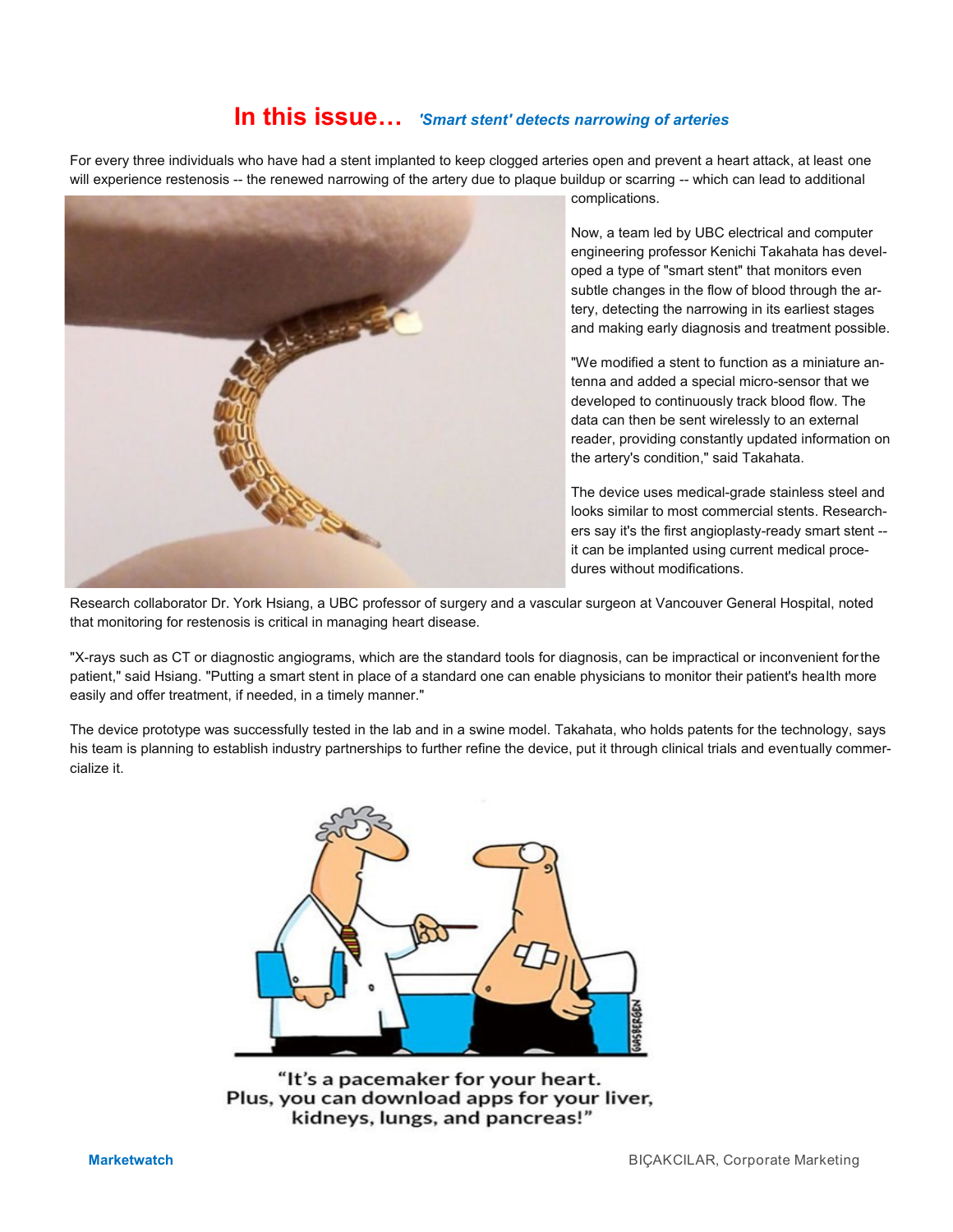

# **Stryker to acquire Swiss surgical smoke firm SafeAir**

#### *JUNE 26, 2018 BY BRAD PERRIELLO*

Stryker (NYSE:SYK) said yesterday that it agreed to acquire Swiss surgical smoke evacuation firm SafeAir for an undisclosed amount.

Root, Switzerland-based SafeAir's "smoke pen" device is a disposable diathermy pencil with an integrated smoke evacuation function that connects with a smoke evacuator to pull the smoke from cauterization procedures directly from its source.

Surgical smoke conveys roughly the same mutagenic and carcinogenic risks as cigarette smoke, plus the risk that it could carry bacteria or virus cells and damage the respiratory tract and the lungs.

"The acquisition of SafeAir AG is highly complementary to the surgical business of Stryker's instruments division and strengthens our smoke evacuation portfolio in both the U.S. and Europe," medsurg & neurotechnology president Timothy Scannell said in prepared remarks. "This acquisition aligns with Stryker's focus of providing solutions that result in a higher quality of care and level of safety for both healthcare professionals and patients."

Kalamazoo, Mich.-based Stryker said it expects the deal to close during the fourth quarter.

# **General Electric to spin out GE Healthcare**

General Electric (NYSE:GE) said today that it plans to spin out its GE Healthcare subsidiary as a stand-alone, publicly traded entity to focus on its aviation, power and renewable energy businesses. GE Healthcare's vision is to drive more individualized, precise and effective patient outcomes. As an independent global healthcare business, we will have greater flexibility to pursue future growth opportunities, react quickly to changes in the industry and invest in innovation. We will build on strong customer demand for integrated precision health solutions and great technology with digital and analytics capabilities as we enter our next chapter," Murphy said in prepared remarks.

"GE Healthcare is an industry leader with financial strength, global scale and cutting-edge technology. Our talented healthcare team will continue delivering precision health solutions, building on our heritage of technology innovation that delivers patient outcomes," Flannery added.

# **Cardinal Health deals majority stake in NaviHealth to PE shop CD&R**

Cardinal Health (NYSE:CAH) said this week it divested itself of its majority stake in NaviHealth to private equity firm Clayton, Dubilier & Rice, with Cardinal Health retaining the call right to reacquire the business.

NaviHealth provides post-acute car programs to hospital systems, health planst, physician groups and healthcare providers as part of value-based care programs, Cardinal Health said. Through the deal, CD&R will obtain a 55% ownership stake in NaviHealth, while Dublin, Ohio-based Cardinal Health will retain an approximate 45% stake in the post-acute care focused business. "This new investment structure provides NaviHealth with the resources needed to support and accelerate its growth trajectory. NaviHealth's leadership team, clinical expertise, and proprietary clinical decision support technology are key differentiators in a rapidly growing sector of the healthcare industry. CD&R's understanding of NaviHealth's business, and their relationships with current and potential customers, will help provide additional value to patients, health systems, and health plans while also allowing Cardinal Health to benefit from future success," Cardinal Health CEO Mike Kaufmann said in a press release.

After the deal closes, which Cardinal Health is hopeful to see during the third quarter of this year, current NaviHealth CEO Clay Richards will retain his role and join NaviHealth's board, joined by CD&R funds operating advisor and former Aetna CEO Ron Williams will take over as board chair. Both Cardinal Health and CD&R will appoint three additional directors to the board. "NaviHealth is at the forefront of the shift from fee-for-service to value-based healthcare delivery. With an aging population, prevalence of chronic illness, and increased hospital readmission rates, payers and providers are seeking innovative ways to improve health outcomes while reducing cost, which is exactly what NaviHealth's services deliver. The post-acute care segment of the market is especially attractive due to high levels of waste, wide variability in spend, and the complex mix of clinical, operational and technical resources required to address patient needs. For the past six years, NaviHealth has worked tirelessly to improve the way post-acute care is delivered in the U.S. CD&R's investment enables us to invest in innovative solutions, expand our capabilities, and partner with health plans and health systems in more strategic ways – with the ultimate goal of providing better care to our patients. Our leadership team believes in the future of NaviHealth and we are excited about what we can create together with Cardinal Health and CD&R," Williams said in a prepared statement.



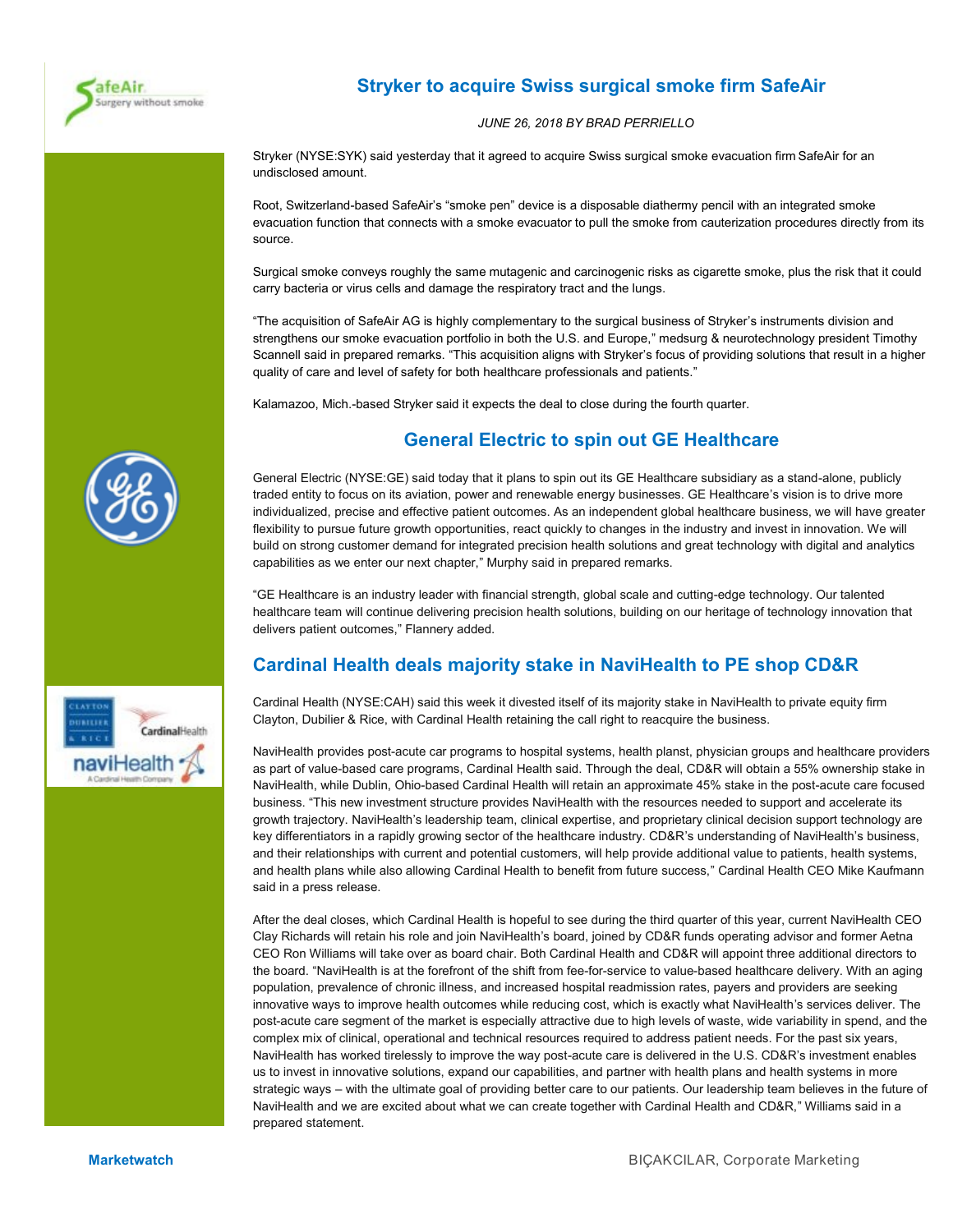# **Glaukos' iStent inject micro-bypass device gets FDA approval**

Ophthalmic medical technology company Glaukos has obtained the US Food and Drug Administration (FDA) premarket approval (PMA) for its iStent inject Trabecular Micro-Bypass System.

The approval covers the use of the system to decrease intraocular pressure (IOP) in adults with mild-tomoderate primary open-angle glaucoma (POAG) and undergoing concomitant cataract surgery.

iStent inject creates two bypasses in the trabecular meshwork to enable multi-directional flow through Schlemm's canal for optimising the natural aqueous humor outflow.

"Glaukos is planning to begin preparations for the initial commercial launch of the micro-bypass system in the third quarter of this year."

The next-generation trabecular micro-bypass device features two heparin-coated titanium stents that are preloaded into an auto-injection system.

This capability is said to facilitate precise implantation of stents into two trabecular meshwork locations via only one corneal entry point with a click-and-release motion.

Glaukos president and CEO Thomas Burn said: "The approval of iStent inject represents another major Glaukos milestone in the pursuit of our mission to transform glaucoma therapy and further strengthens our position at the forefront of micro-scale innovation.

"Given its clinical performance and enhanced procedural elegance, we believe the iStent inject will be an attractive, two-stent solution for US ophthalmic surgeons to reliably manage glaucoma patients' IOP in a straightforward and effective manner."

The FDA decision comes after a review of results from a randomised, multi-centre clinical trial conducted in 505 patients with mild to moderate POAG at 41 clinical sites.

Findings indicated a statistically significant decrease in unmedicated diurnal IOP in subjects undergoing cataract surgery, with the iStent inject at 24 months.

Glaukos is planning to begin preparations for the initial commercial launch of the micro-bypass system in the third quarter of this year.

Currently, the device is commercially available in the European Union, Australia, Canada, Brazil, Armenia, Singapore, Hong Kong and South Africa.

> "*Glaukos is planning to begin preparations for the initial commercial launch of the microbypass system in the third quarter of this year."*